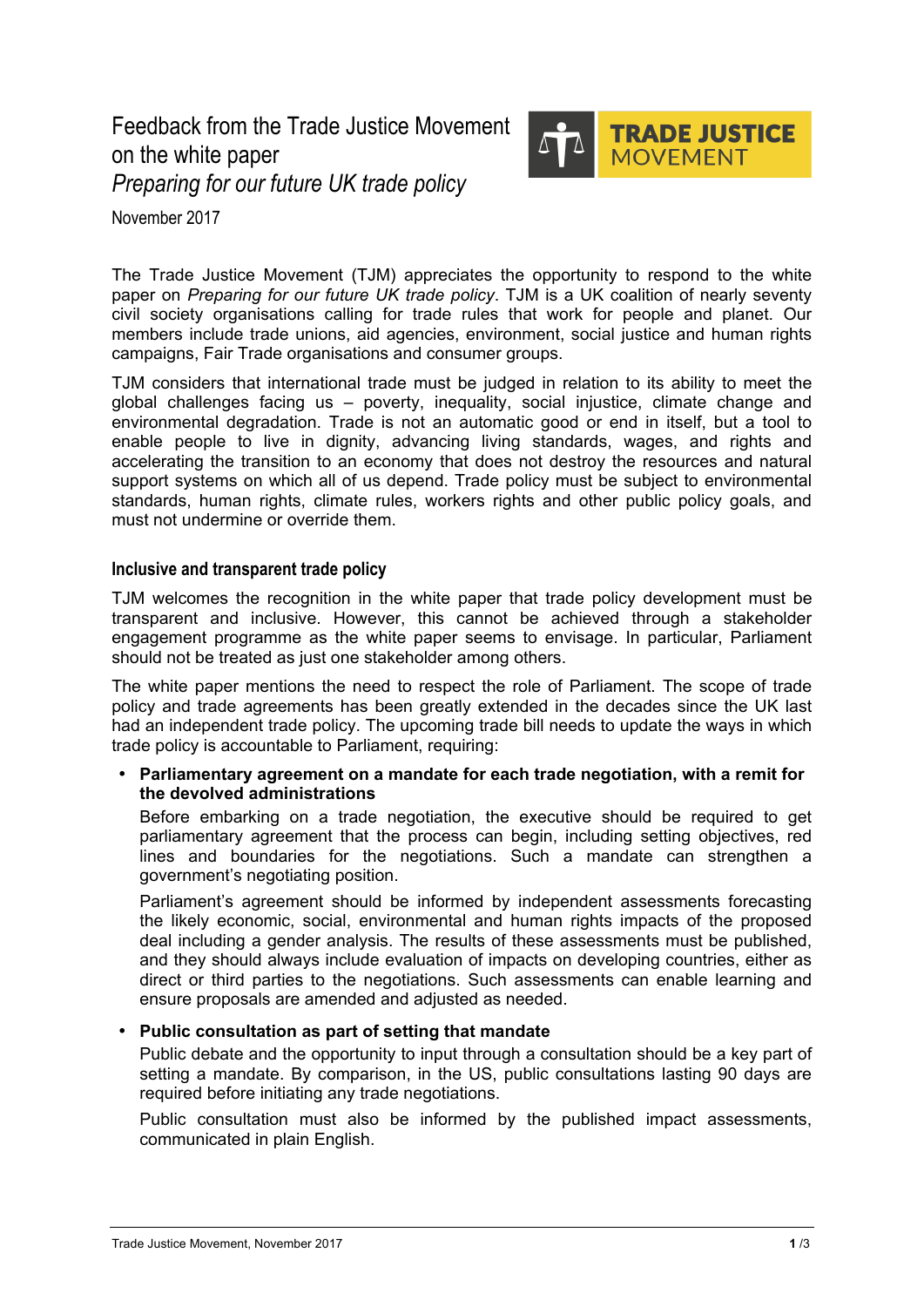### • **Transparency during negotiations**

Trade negotiations are matters of public policy, not commercial negotiations, and therefore should not be handled secretively. For instance, trade negotiations are not more important or sensitive for our future than climate negotiations, and the same levels of transparency should apply.

The consistent direction of movement of the EU is toward increased transparency in negotiations and the UK should not reverse this but instead go beyond it.

### • **Parliamentary scrutiny during negotiations**

Modern trade negotiations touch on a wide range of domestic policy issues, from jobs to health to environment to food safety and beyond. They should be subject to an equivalent level of enhanced scrutiny as domestic policy.

This scrutiny of negotiations is distinct from the existing remit of the International Trade Committee to examine the expenditure, administration and policy of the Department for International Trade.

- **Parliamentary approval of a final trade agreement, with full debate and vote, and a remit for the devolved administrations, before any agreement can be implemented** An affirmative vote by parliament should be required to conclude a trade deal. For comparison, this is the case for the European Parliament and the US Congress. The practice of provisionally implementing a trade agreement before a vote or full ratification should be excluded.
- **Provision for future Parliaments to review trade agreements and withdraw from them in a timely manner**

The ability of existing and future governments to review and reverse policy decisions made by previous governments is an important democratic principle. Parliament should have the ability to initiate such a review.

Currently many trade agreements include clauses that bind future governments for 10-20 years even after leaving an agreement. Future trade policy should not include this in new agreements.

These are fundamental procedures that need to be in place to operate an independent trade policy. They must be included in the trade bill.

The procedures outlined are commensurate with the profound effects that modern trade deals have for our economy, society and environment and impacts on the rest of the world. They should be followed for all trade negotiations and agreements, including attempts to replicate existing EU trade agreements with third countries. There should be no attempt to introduce replicated EU trade agreements through secondary legislation without Parliamentary scrutiny.

#### **Unilateral trade preferences**

TJM also welcomes the commitment to maintain duty-free quota-free non-reciprocal access for least developed countries. However, the proposal to replicate the EU's reciprocal EPAs is problematic as they have been very controversial and undermine development. Instead the government should take the opportunity to re-set strained relationships with developing countries and put something better on the table.

To maximise the developmental impact, the UK should not replicate EPAs but should instead:

- extend the country coverage of the duty-free quota-free scheme
- extend the product coverage of general preference schemes (GSP and GSP+) to include products that are exported by a broader range of developing countries